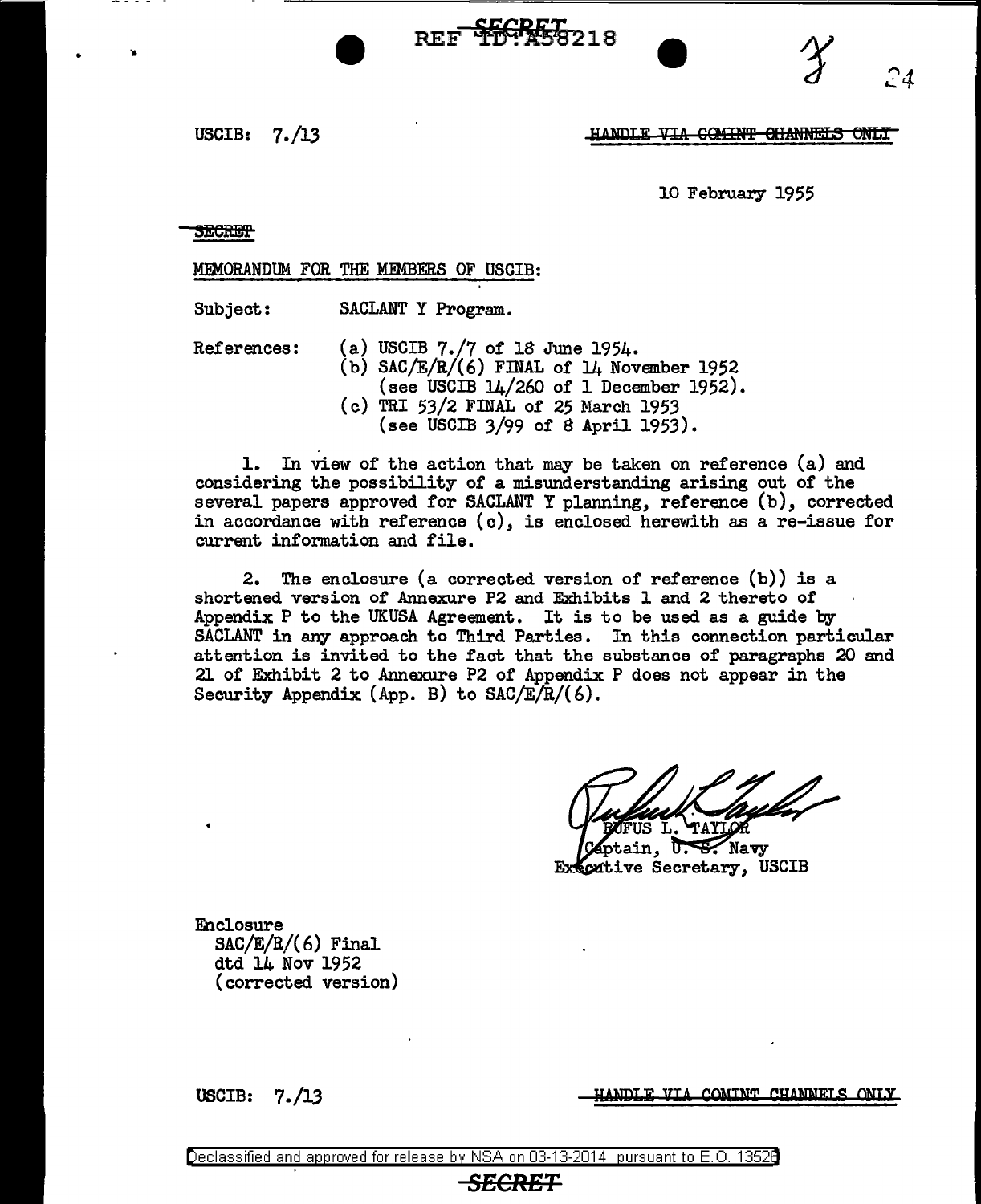$SAC/E/R/(6)$  Final **SECRET** 

14 November 1952

### COMMUNICATION INTELLIGENCE (Y) ARRANGEMENTS FOR SACLANT

REF <del>SECRES</del>218

# I

# **GENERAL**

1. It being recognized that some aspects of Communication Intelligence (COMINT) will remain purely national secrets, nothing in these proposals should be construed as suggesting compulsory disclosure of information hazardous to national security or vital interests. It is at the same time considered that cooperation in war between the Communication Intelligence units provided for the direct support of the forces under SACLANT (hereinafter called Y units) is an essential requirement.

2. Detailed planning for this wartime cooperation should be initiated as soon as possible.

*3.* The following principles are suggested as the basis for this planning.

NOTE: Pertinent definitions are given in Appendix A hereto.

### II

#### DETAILED PROPOSALS

SACLANT Y Structure

4. The SACLANT Y Structure should have the following elements:

a. A senior Y officer at SACLANT Headquarters (SACLANT Y Officer) assisted by a Y staff.

b. Y Officers and Y Staffs, where required, at headquarters of major subordinate Commanders under SACLANT.

c. National Y units provided for support of SACLANT forces.

*5.* It is recommended. that the responsibility for formulating and implementing SACLANT's Y policy lie with A.C. of S. (I), SACLANT.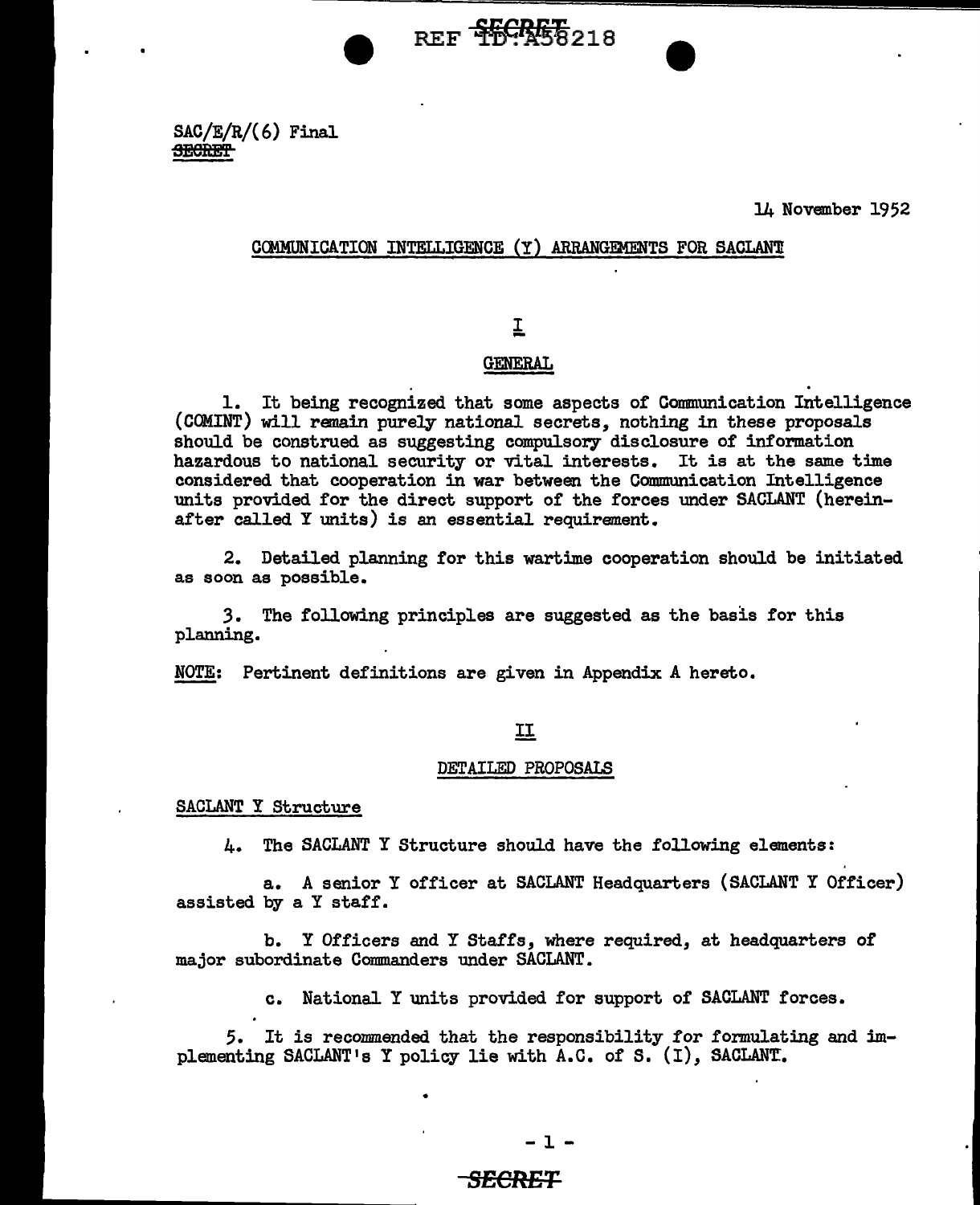**SEGRET** 

# Participation in SACLANT Y Structure

6. Participation in the SACLANT Y Structure, including Y staffs, should be open to all nations contributing combat forces to SACLANT command, together with Y units, adequate for their direct support or contributing Y units for general support of the SACLANT Command. It shall be a condition of participation that these nations undertake to enforce appropriate security measures as set forth in Appendix B hereto, and also undertake to apply the principles set forth therein, as a minimum, to all other COMINT activities under their control.

7. Participation in the activities of the SACLANT Y Structure will be limited to those nations whose geographical location and Y units can, in SACLANT <sup>1</sup>s opinion, contribute to the over-all effectiveness of the structure.

8. Participation only in the shore-based direction finder operations will not necessarily entitle a nation or its nationals to receive other types of Y information.

9. Only nationals of those nations participating in the SACLANT Y Structure may have any detailed knowledge of the Y plans or other Y arrangements made.

10. Each participating nation should provide and maintain its own Y units contributed for the support of SACLANT, or forces under his command, and should ensure their operational efficiency.

#### Functions of the SACLANT Y Staff

11. The functions of the SACLANT Headquarters I officer and Y staff should include:

a. effecting any necessary general coordination of the SACLANT I effort;

b. establishing as far as national differences permit uniform operational procedures between Y units of different nations;

c. giving technical advice as required to the SACLANT Headquarters Intelligence Staff on the interpretation of Y information received by SACLANT Headquarters, and arranging for the SACLANT Headquarters Intelligence Staff to receive all the I information available in the SACLANT Command which may be of value to it;

$$
-2 -
$$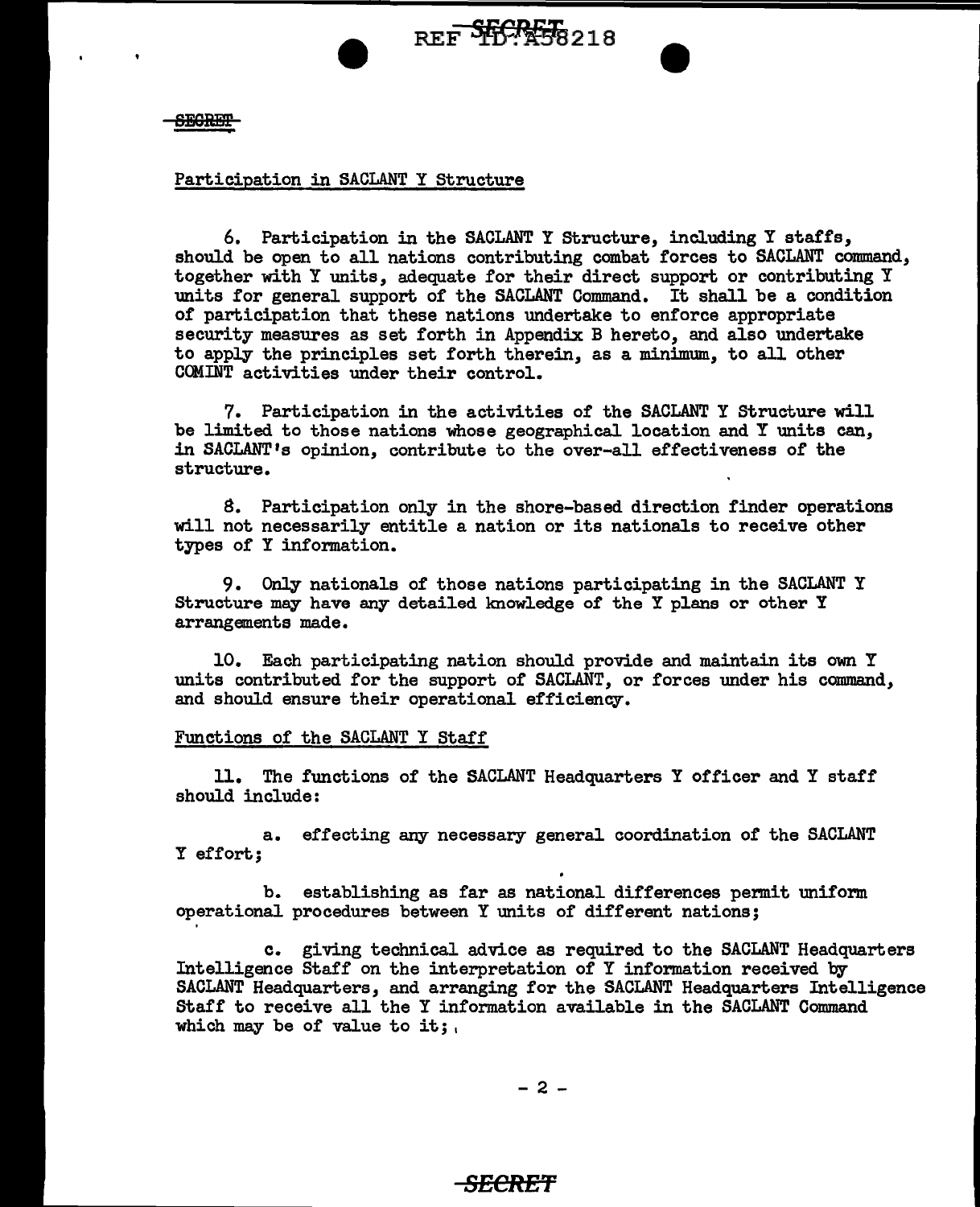**SECRET** 

d. formulating and supervising compliance with security regulations and policies governing the production, handling and dissemination of Y material within the SACLANT Command in accordance with the agreed security principles in Appendix B hereto;

e. arranging for Y units to receive such technical material and end-products, whether produced in the SACLANT Command or received from national sources, as may be necessary for efficient conduct of their operations;

f. subject to security regulations, maintaining effective liaison with other activities, such as radio warfare, which may relate to or affect the discharge of his COMINT responsibilities. (The arrangements in this paper do not include radio warfare.)

g. arranging within the procedures stipulated for NATO, for material of technical Communication Intelligence interest, including prisoner of war interrogations, prisoner of war reports, and captured documents and equipment to be made immediately available as appropriate to the elements of the SACLANT Y Structure and to national Communication Intelligence authorities;

h. establishing and stating to the appropriate authorities requirements for such special communications and crypto-channels as necessary to meet operational and security requirements of the Y effort within SACLANT <sup>1</sup>s Command.

#### Functions of Y Staffs at Subordinate Commands

12. Y officers and Y staffs at subordinate commands should perform functions corresponding to those of the Y staff at SACLANT Headquarters.

#### Functions of Y units

13. Y units should intercept and process material and provide D/F information to meet the requirements prescribed by SACLANT. Any combination of Y units of one nationality with those of another nationality will be subject to agreement of the cognizant national Communication Intelligence authorities if required.

#### CONCEPT OF OPERATIONS

14. International cooperation in Y within SACLANT's Command is expected to consist of:

a. Coordinated shore-based direction finder operations, by national nets and stations organized and controlled as mutually agreed among the participating stations.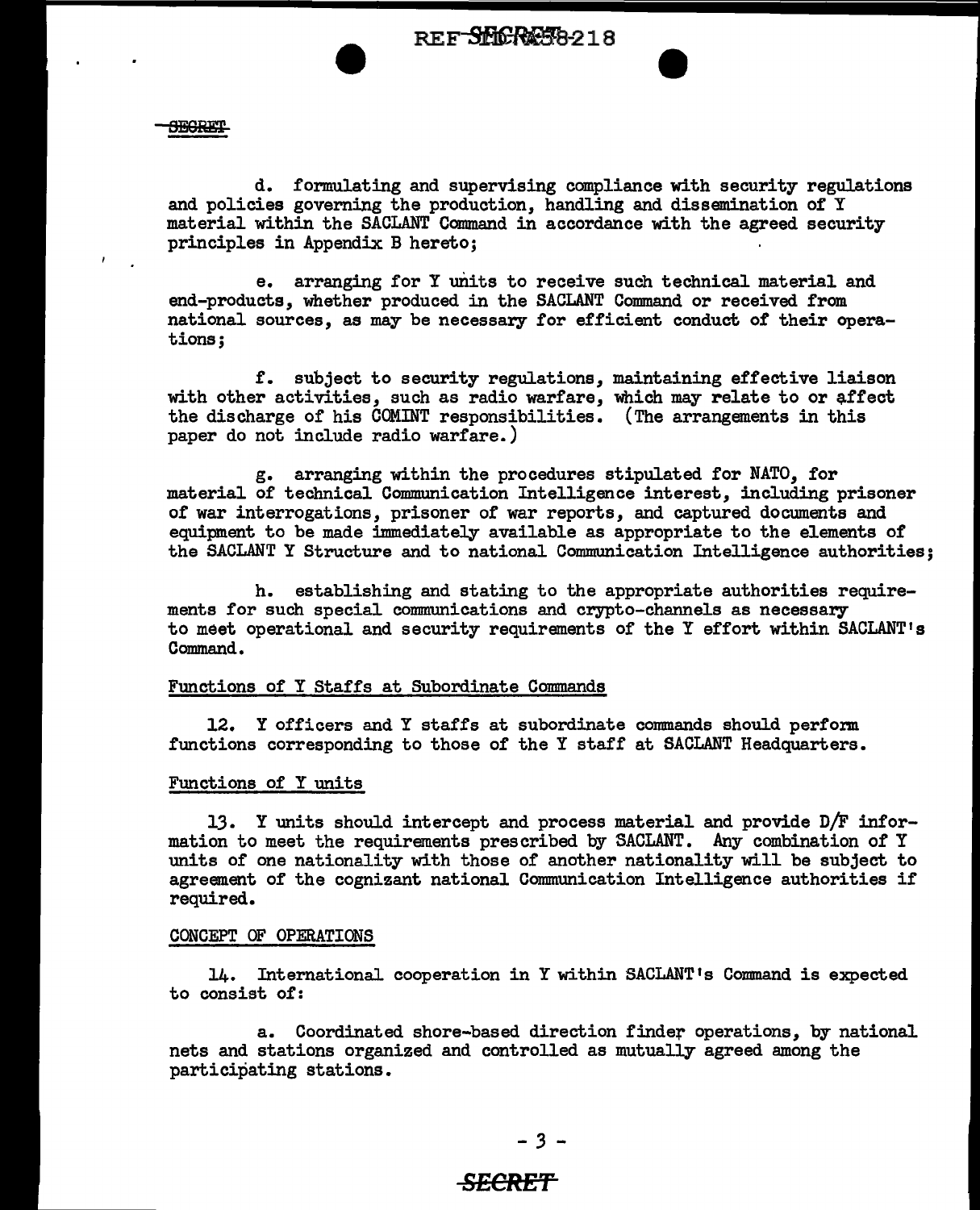**SECREP** 

b. Direction finder and intercept operations in allied vessels.

c. Interception and processing by national Y units of enemy communications of tactical interest to SACLANT.

# Communication Intelligence Units in the SACLANT Area not Engaged in Support of Forces under SACLANT

15. Each nation with forces serving under SACLANT may individually arrange to operate in SACLANT <sup>1</sup> s area national Communication Intelligence units not provided specifically or exclusively for support of the forces under SACLANT. These units will not operate as part of the SACLANT Y Structure, and will not be subject to the arrangements for inter-allied cooperation  $-$  unless agreed by the nations providing them.

16. It is recognized that certain Communication Intelligence units at the higher levels would be directly supporting both SACLANT and their national Communication Intelligence organizations. Each participating nation would have discretion about such matters as the right of access of other nationals to these units.

### Cooperation within SACLANT Y Structure

17. Cooperation within the SACLANT Y Structure should be that necessary to meet the essential Y needs of SACLANT and the forces under his command.

18. The Y units and Y staffs of the participating nations will be at liberty to pass to their own national Communication Intelligence organizations and to other participating nations, but to those nations only, the technical material and traffic produced or received by themselves. The national Communication Intelligence organizations of the participating nations should in turn provide such technical support both to their own Y units and through the SACLANT Y staff to the Y units of other participating nations as they may consider would be appropriate and of assistance to the Y effort under SACLANT. Such material shall be handled in accordance with the regulations in Appendix. B hereto.

19. For security reasons, the technical material and end-products released to Y units in the SACLANT Y Structure must be limited to the details essential to enable them to provide to the commands and formations they support the immediate service that is required.

20. Exchange of technical material and end-products within the Y structure will be limited by the need of individual units to receive such material and by their ability to make use of it.

21. In order to ensure a degree of uniformity in operation of Y units it may be necessary to introduce certain common operational procedures.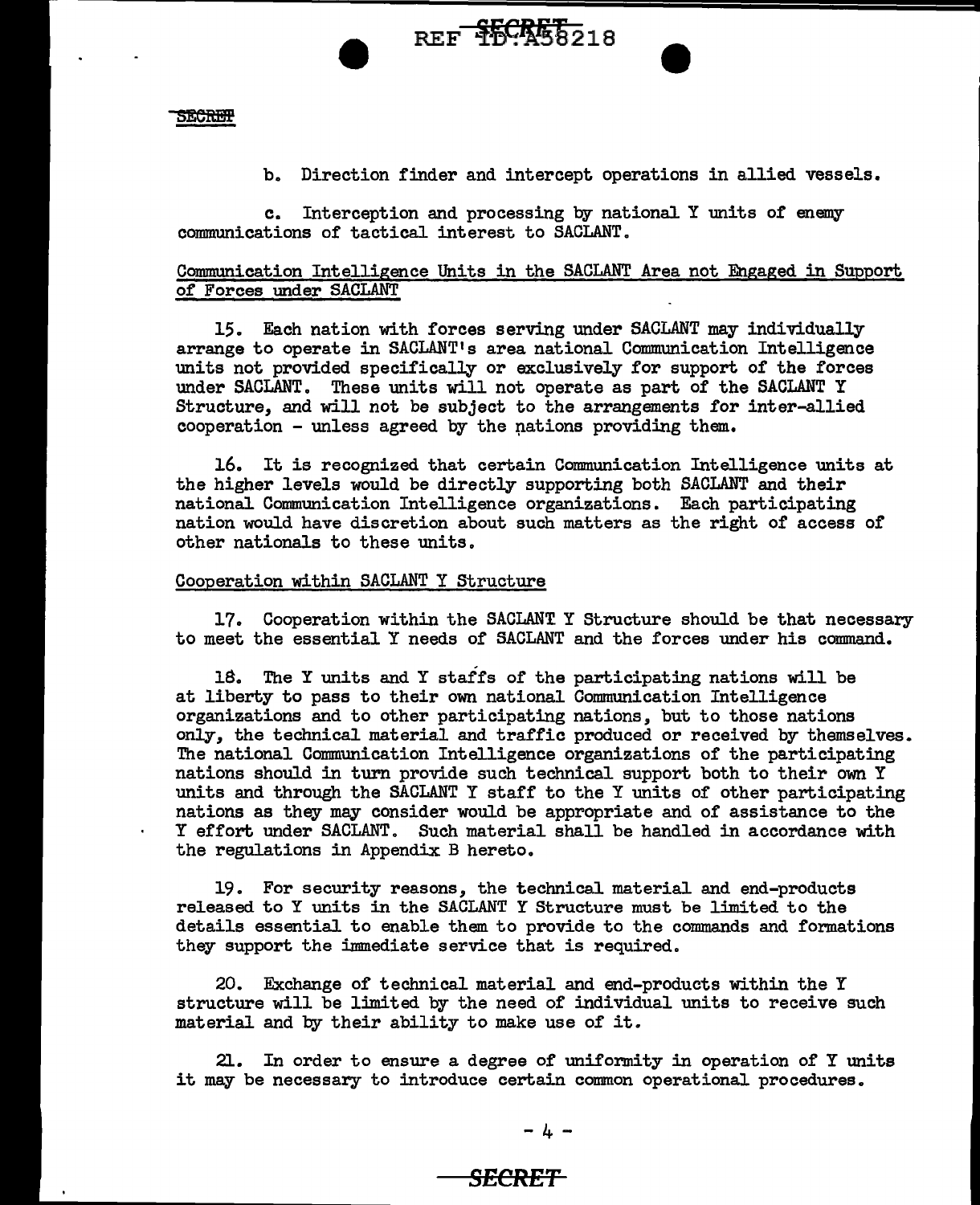



# Planning Requirements

22. In order to carry out his planning task, and in order to advise participating nations, the SACLANT Y officer will require'pertinent information on the subjects listed below. The nations concerned should each designate the authority with whom he may communicate on these and other Y matters.

Types of Y units

Number of units planned

Administration

Basic operational organization

Manpower complements (by function)

Number of intercept positions (in broad categories, e.g., H/F Voice, D/F)

Frequency ranges of intercept equipment

Communications equipment of Y units

- 5 -

# **8ECRE'f**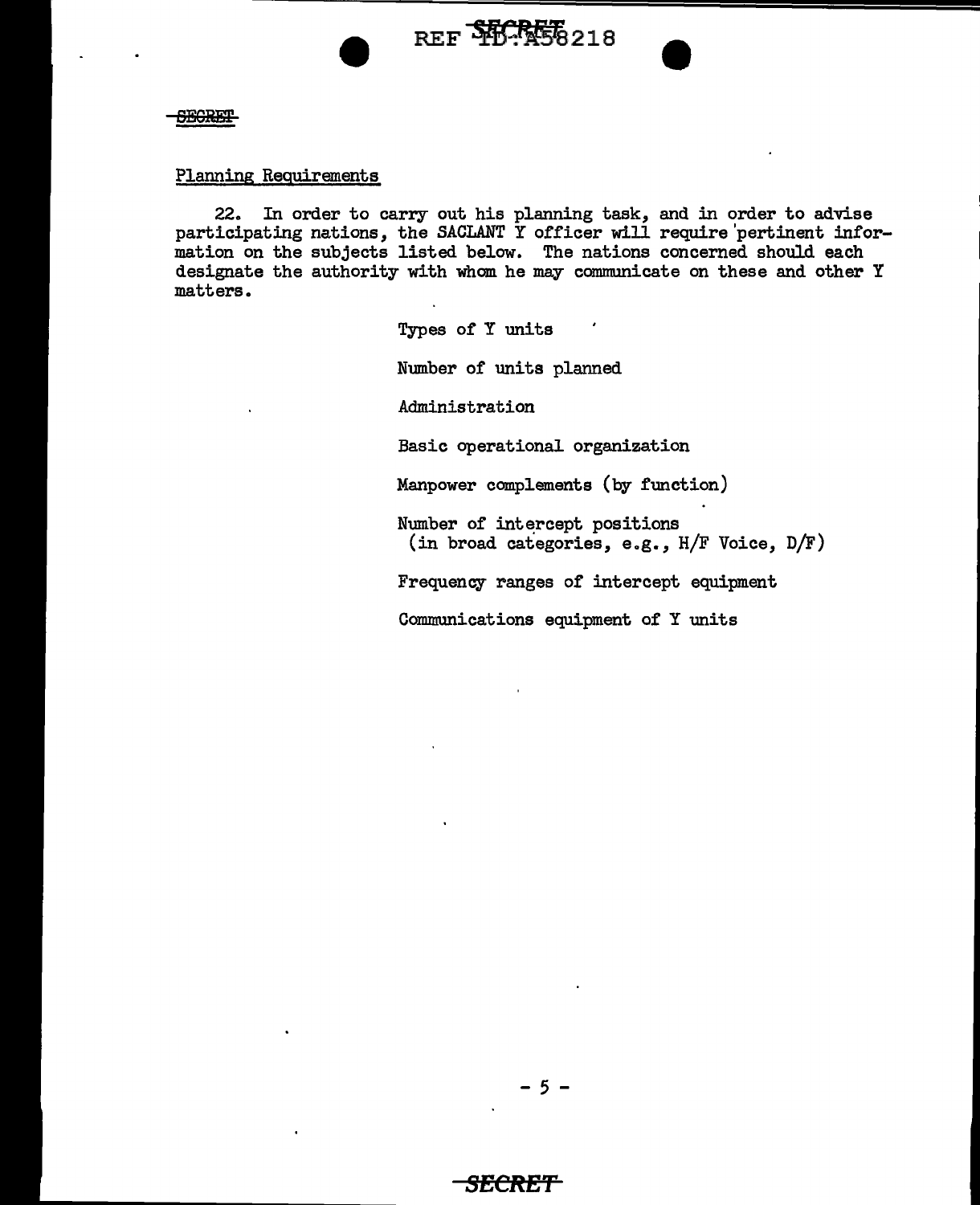REF 55CRE8218

**SECRET** 

Appendix A to COMMUNICATION INTELLIGENCE ARRANGEMENTS FOR **SACLANT** 

## DEFINITIONS

- 1. COMMUNICATION INTELLIGENCE: Information and technical material resulting from the interception and study or telecommunications for intelligence purposes. (Communication Intelligence includes Y, q.v.)
- 2. COMINT END-PRODUCT Intelligence information produced by Communication Intelligence activities.
- *3.* PARTICIPATING NATIONS: Nations contributing Y activities to the SACLANT Y structure and entitled to receive the results of the COMINT arrangements for SACLANT.
- L. PROCESSING: The action required to produce Communication Intelligence from traffic.
- *5.* RAW TRAFFIC: Traffic showing no evidence of processing for Communication Intelligence purposes.
- 6. TECHNICAL MATERIAL: Data concerning cryptographic systems, communications procedures and methods of target countries and related information.
- 7. TRAFFIC: Intercepted telecommunications activity (including messages, chatter, procedure, etc.).
- $8.$   $Y:$ Communication Intelligence derived from the timely processing of traffic procured by listening to enemy communications for the purpose of providing tactical intelligence for the commanders of the combat forces.
- 9. Y UNITS: COMINT units engaged in the production of Y.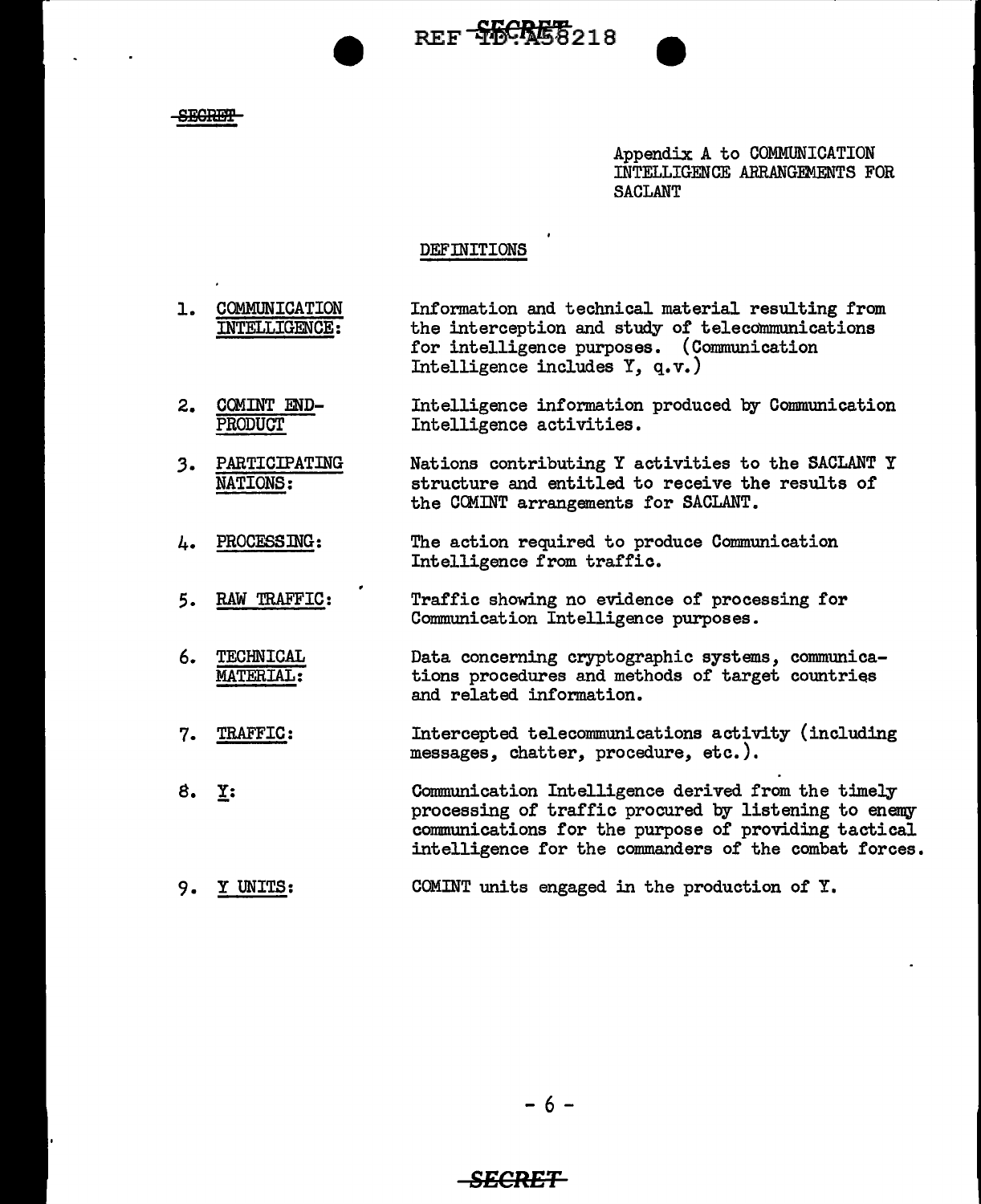**ECREF** 

Appendix B to COMMUNICATION INTELLIGENCE ARRANGEMENTS FOR SACLANT

### SECURITY PRINCIPLES FOR THE HANDLING OF Y

REF TO ASSAULT

### INTRODUCTION

1. These principles shall be the basis in peace and war of all security regulations and policies governing the production, handling, and dissemination of Y.

#### DEFINITION

2. Y is Communication Intelligence derived from the timely processing of traffic procured by listening to enemy communications for the purpose of providing tactical intelligence for the commanders of combat forces. It includes raw traffic, end-products, technical material, working documents, and captured material used in its production. It also includes intelligence reports and summaries based on Y unless the information is so generalized that it cannot be traced back to a particular item of Y or to  $\overline{Y}$  in general.

#### GENERAL PRINCIPLES OF SECURITY AND DISSEMINATION

*3.* Nations participating in the SACLANT Y effort must, as a condition of participation, agree to accept and adhere to these principles.

4. Each country participating in the SACLANT Y effort will designate a national authority to deal with all questions of Y security and enforce these principles.

5. Each national authority will designate a Y Security Officer to whom Y materials and communications relating thereto shall be addressed.

6. SACLANT will formulate and supervise compliance with security regulations and policies for Y within the SACLANT command.

7. Before an individual in any capacity has access to the knowledge or results of the SACLANT Y effort, he must be screened and cleared as being of unquestioned loyalty by his national authority. The screening must be as thorough as possible and at least as thorough as that given to individuals having access to COSMIC information. In addition to such clearance, these individuals serving under SACLANT's Command must be specifically nominated to receive Y either by SACLANT or by the concerned national authority. In the latter case the nomination must be approved by SACLANT. In exceptional circumstances under operational conditions the above

$$
-7 -
$$

# **SECRE'f**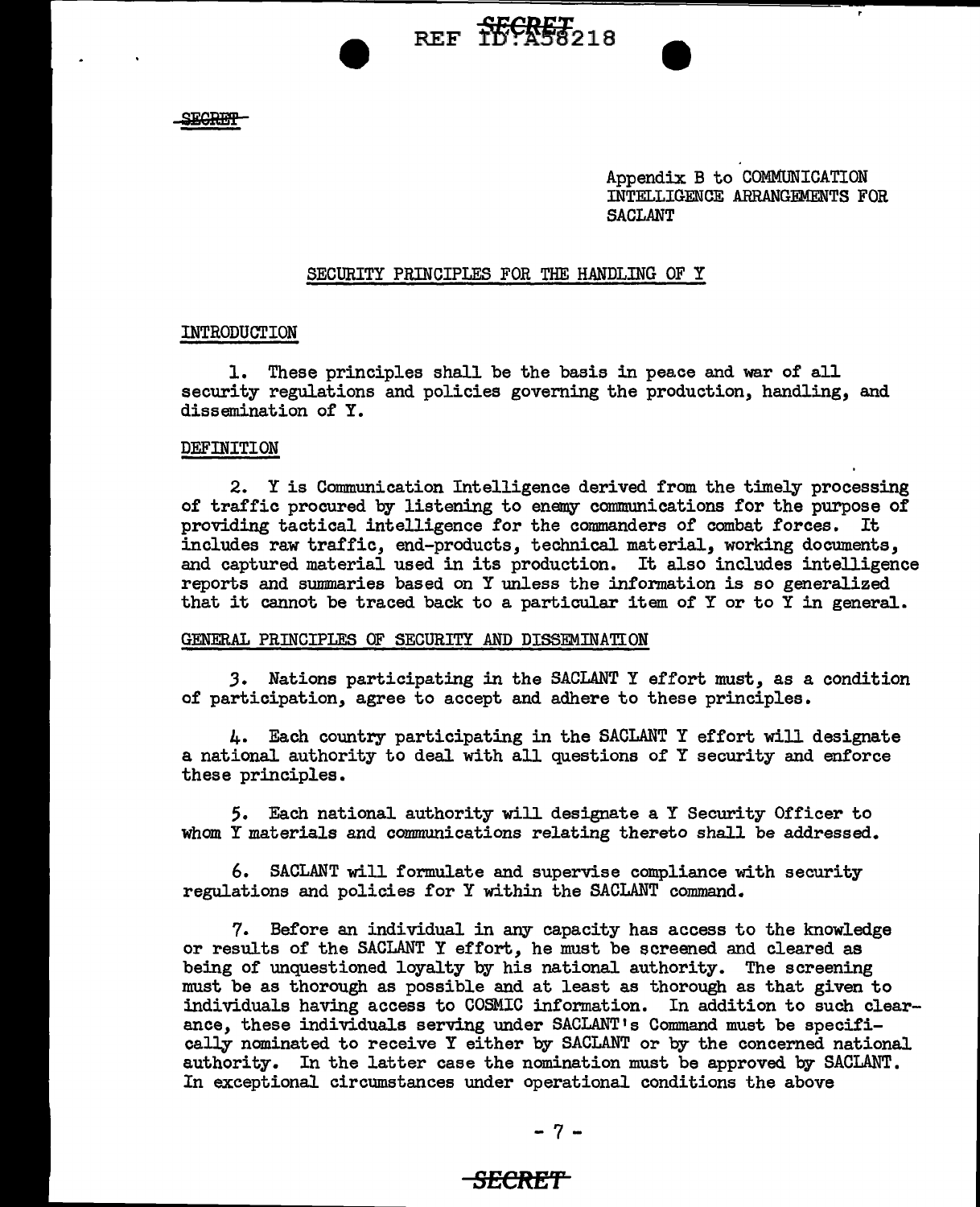SECRET

requirements for screening, clearance and nomination may be waived for those individuals appointed to certain key posts, a list of which should be drawn up by SACLANT. Such personnel may be given access to Y upon the authority of the appropriate commander.

8. Prior to being given access to Y, each individual will be Y indoctrinated by a special warning on the sensitivity of Y sources to compromise and be required to sign a document drawing attention to his special responsibility for safeguarding Y and to the consequences which the law or administrative or executive order of his country, or order of SACLANT, provides, if either by intent or negligence he allows Y to come to the notice of unauthorized persons. It must be stressed that there is no time limit in that the information must be safeguarded indefinitely.

9. Distribution of Y must be on the need-to-know principle, i.e., each item of Y shall be made known only to those Y indoctrinated individuals who require it in the performance of their duties. SACLANT will maintain control lists of indoctrinated Y recipients in forces under his command other than those engaged in the production of Communication Intelligence. He will ensure that the number is kept to the minimum consistent with essential intelligence and operational needs. National authorities will maintain similar lists of their own nationals and apply similar restrictions.

10. Y indoctrinees must not be allowed to run a greater risk of capture or interrogation by enemies or potential enemies than is absolutely necessary for the efficient performance of their duties. This must also' apply to a period of six months after they have ceased to receive Y material except during active operations in cases of impelling necessity.

11. The greatest care must be taken not to betray Y success by actions based on it. Efforts should be made, if at all possible, to devise suitable cover, such as reconnaissance. The source should on no account be needlessly risked.

12. SACLANT will determine the level to which Y will be disseminated. In exceptional instances, where it is essential for immediate operational purposes, information based on Y may, as specifically authorized by a Y indoctrinated commander, be disseminated below the normal level to unindoctrinated individuals provided the source is not disclosed. Where possible, names, times, positions, and other data identical with that from the original text must be omitted, or, if the retention of such an item or items is essential, must be carefully paraphrased. Such information must be passed by a secure courier service, by a secure line, or in a cipher system approved by SACLANT. It must not be passed in clear by radio (including radio telephone).

- 8 -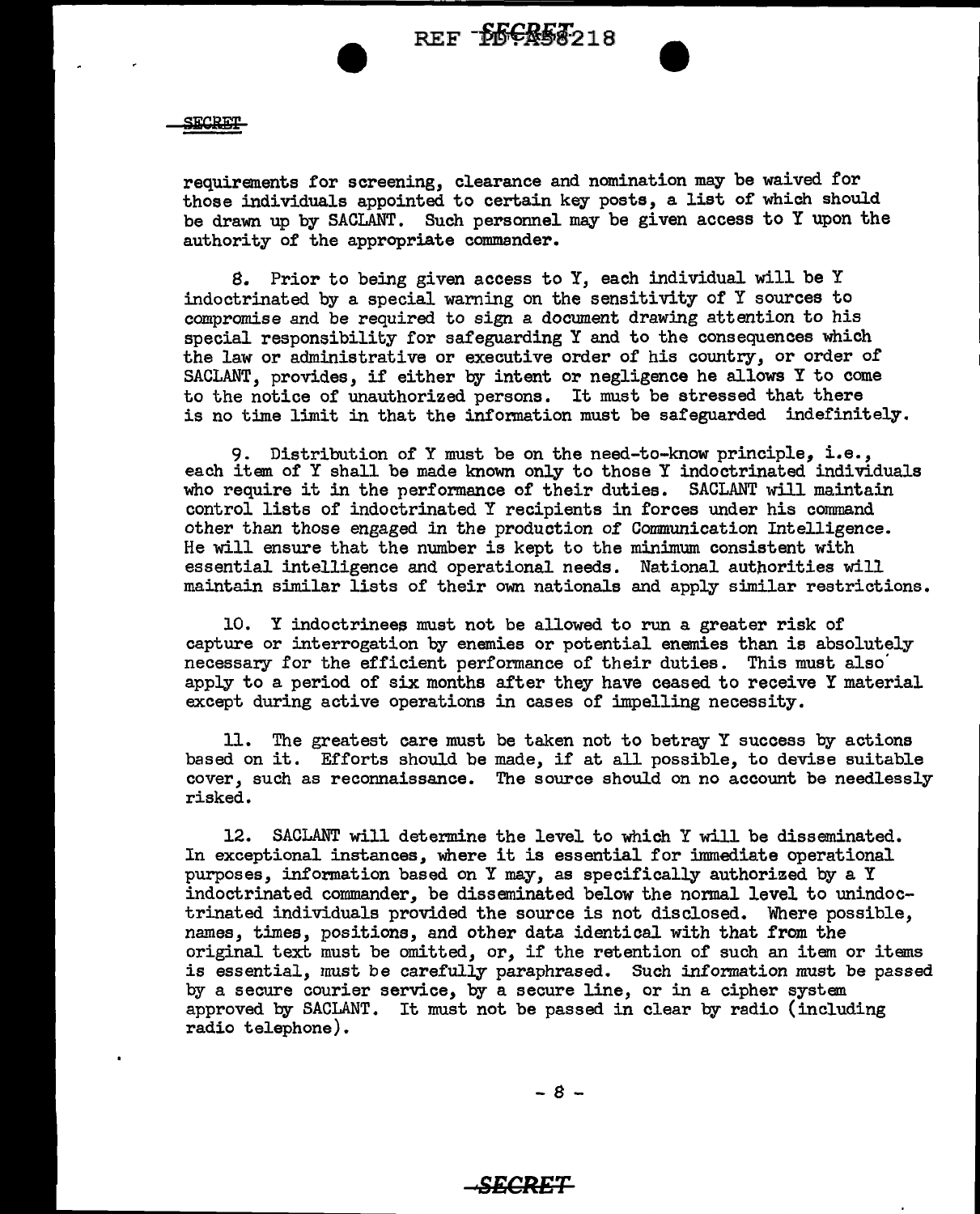REF **F60REF**<br>REF **160**258218

**SEGRET** 

13. Knowledge of the methods and scope *ot,* and the technical material resulting from, the SACLANT Y effort will be restricted to the nationals of the nations which participate in the SACLANT Y effort. Access to the Y end-products should, as tar as possible, be similarly restricted.

14. All Y resulting from the SACLANT Y effort will be classified SECRET and designated by a codeword (except as provided in paragraph 19 below). The classification and the codeword shall appear on every sheet of paper which contains or discloses the existence of Y, except that, at the discretion of the unit commander, this provision need not be applied to purely working documents within a Y unit. The codeword indicates that the material must be handled in accordance with regulations based on these principles and when used in its codeword sense will also bear the classification SECREr. The codeword and its implication shall not be made known to persons not indoctrinated in Y nor shall it be used in its codeword sense in the presence of such persons.

15. In peacetime, if Y documents are to be transmitted by bag within SACLANT's Command, the route and procedure must be specially authorized by SACLANT, having regard to the adequacy of the security of the route and procedure. Documents should be double-wrapped and addressed to a Y indoctrinated officer (by name, not function); the inner envelope should bear the appropriate security classification but not the codeword. wartime, discretion will be left to the local commander to make the most secure arrangements possible. As a minimum, documents must be sent by hand of officer or by a secure courier service.

16. Except in the exceptional instances described in Paragraph 12,, if Y is transmitted within SACLANT's command by electrical means or by any physical means not completely secure, it must be encrypted in a secure cryptographic channel reserved exclusively for this requirement. Participating nations must additionally ensure that when Y is transmitted into, out of, or externally to the SACLANT command it is encrypted in a cryptographic channel specially approved by SACLANT for this purpose.

17. The highest standard of physical security must be applied to the custody of Y by national authorities and within SACLANT•s command. Normally, except when in transit under conditions prescribed herein, Y materials and communications relating thereto must at all times be:

a. under the direct surveillance of a Y indoctrinated person responsible for their sate-keeping, or

b. locked in a three-combination safe accessible only to Y indoctrinated personnel, or

c. stored in a locked compartment which is under constant surveillance by an armed sentry and which is accessible only to Y indoctrinated personnel.